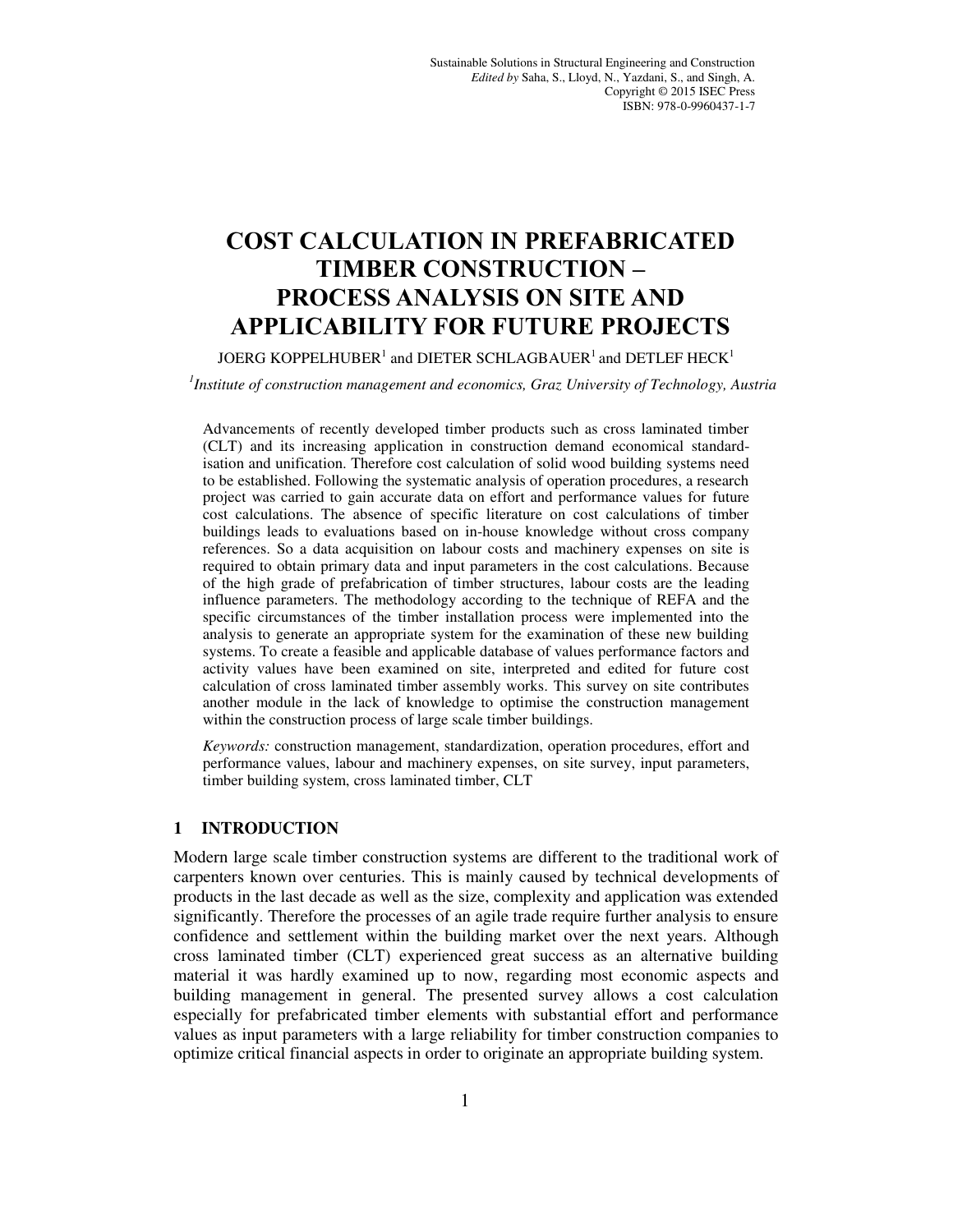# **2 PRINCIPLES OF INSTALLATION IN TIMBER CONSTRUCTION**

The operation processes during the construction of a timber structure include complex procedures and coherent sequences, which need to be identified to provide financial success. These processes contain an intensive planning phase with a high detail level in an early planning stage (Ringhofer and Schickhofer, 2013). They also allow the possibility of big persuasibility prior the cost impacts of late changes rise significantly. Hence the preparatory work is of major interest in every timber project as the grade of prefabrication can only be ensured by a decent and extensive work preparation. This includes the planning of the fabrication, the time and construction progress charts, the set out of the building site equipment, the planning of all required resources as well as the cost calculation implementing all circumstances (Duschel and Plettenbacher, 2012). However not only the processes themselves but the interaction and cutting points in between need to be arranged accurately even more for prefabricated timber projects.

The requirements and conditions of logistic processes in the factory as well as to and on site, the lifting machinery and additional accessories as well as the planning of a sufficient number of personnel for the installation can decide between success and failure during the short period of the main construction phase (Hofstadler, 2007).

The background and input parameters for costing systems within timber construction are not as well established as for traditional building materials such as steel and concrete (Dress and Paul, 2000). To be able to deal with this situation in timber projects a widespread research project with general data collection on site and determination of input parameters for cost calculations was carried out (Schlagbauer 2011)

# **3 DATA COLLECTION ON SITE**

The examined timber building was realized in 2014 in the southern region of Austria approx. 30 km southwest of Graz. The monitoring during the main construction phase lasted from  $13<sup>th</sup>$  to  $21<sup>st</sup>$  May 2014 and was carried out by one observer (Eder, 2015).

# **3.1 PRINCIPLES OF THE INVESTIGATED PROJECT**

The investigated object provides three levels above ground with two apartments on each level forming a typical medium size multistorey condominium in Austria. The building consists of a concrete basement for secondary rooms, the rest – ground floor, two upper floors, staircase, lift shaft and access balconies – was constructed completely out of cross laminated timber (CLT).



Figure 1. Site of investigated object during construction (Eder 2015)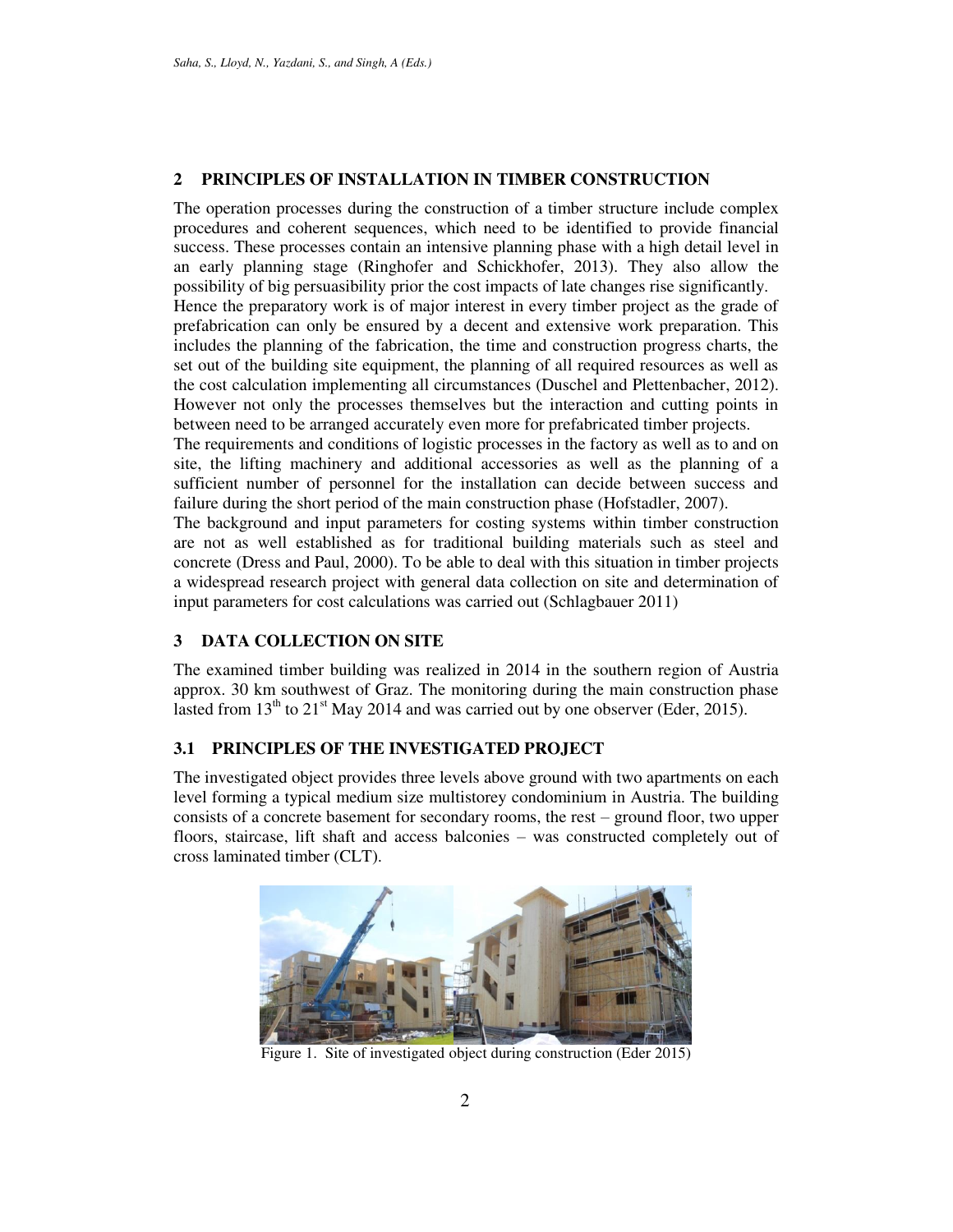The connections between concrete and timber resp. timber to timber elements could be achieved with standardized steel angle brackets, which are widely used in today's timber structures in conjunction with special accredited timber screws and concrete anchors. Within this structure  $2,245$  m<sup>3</sup> of CLT and 150 m of solid wood strips was incorporated. Additionally 350 steel angle brackets in conjunction with 5.500 special timber screws and 4,600 perforated nails guarantee the stability. The entire timber construction was realized within eight days and was carried out by a local carpenter, who appeared as construction company and investor at the same time.

## **3.2 AIM AND METHODOLOGY**

To collect accurate data for the cost calculation to use a similar timber projects in future, using effort and performance values, an adapted methodology of REFA was applied within this investigation of this object (Schlagbauer, 2011; Riedinger and Steinmetzger, 2000). This included a series of hardcopy issues for the manual data recording on site. Before the actual start of the construction work these recording sheets were listed into detail, differentiating into the expected operating processes, the daily construction progress and the building system and methodology used, separated for each worker on site on each single day (Schlagbauer, 2011; REFA, 1992). This ensures that appropriate effort and performance values can be generated by analyzing all influencing factors and including all site parameters accompanying the works.

# **3.3 DATA RECORDING**

Following the methodology of REFA especially the multi-moment-recording-system with a five minute observation interval formed the data survey for this building. So the gatherings on each day with eight working hours results in 96 control samples per worker. Therefore 570 records per day resp. 4.560 values during the installation were generated for the working crew consisting of six workers incl. foreman (Eder, 2015).

## **4 EVALUATION OF COLLECTED DATA**

An extensive evaluation of the generated information after the data collection on site and an elaborately analysis using a proven scientific methodology ensures accurate values for future calculations. The aim was to gain a realistic insight on actual effort and performance values following the executed work in a timber building (Eder 2015).

## **4.1 ANALYSED CONSTRUCTION SEQUENCES**

The analysis of the building progress followed two major courses: the first evaluation included the type of times required for work. The second way assesses the work following the activities carried out and interruptions that occurred on site (Eder 2015). Using the first evaluation system applying the analysis of different types of times a

splitting into basic time, additional time and recreation time was applied. These three types can also be combined in a proportion of the entire time. Times which

were not identifiable for the observer are not included in these percentages.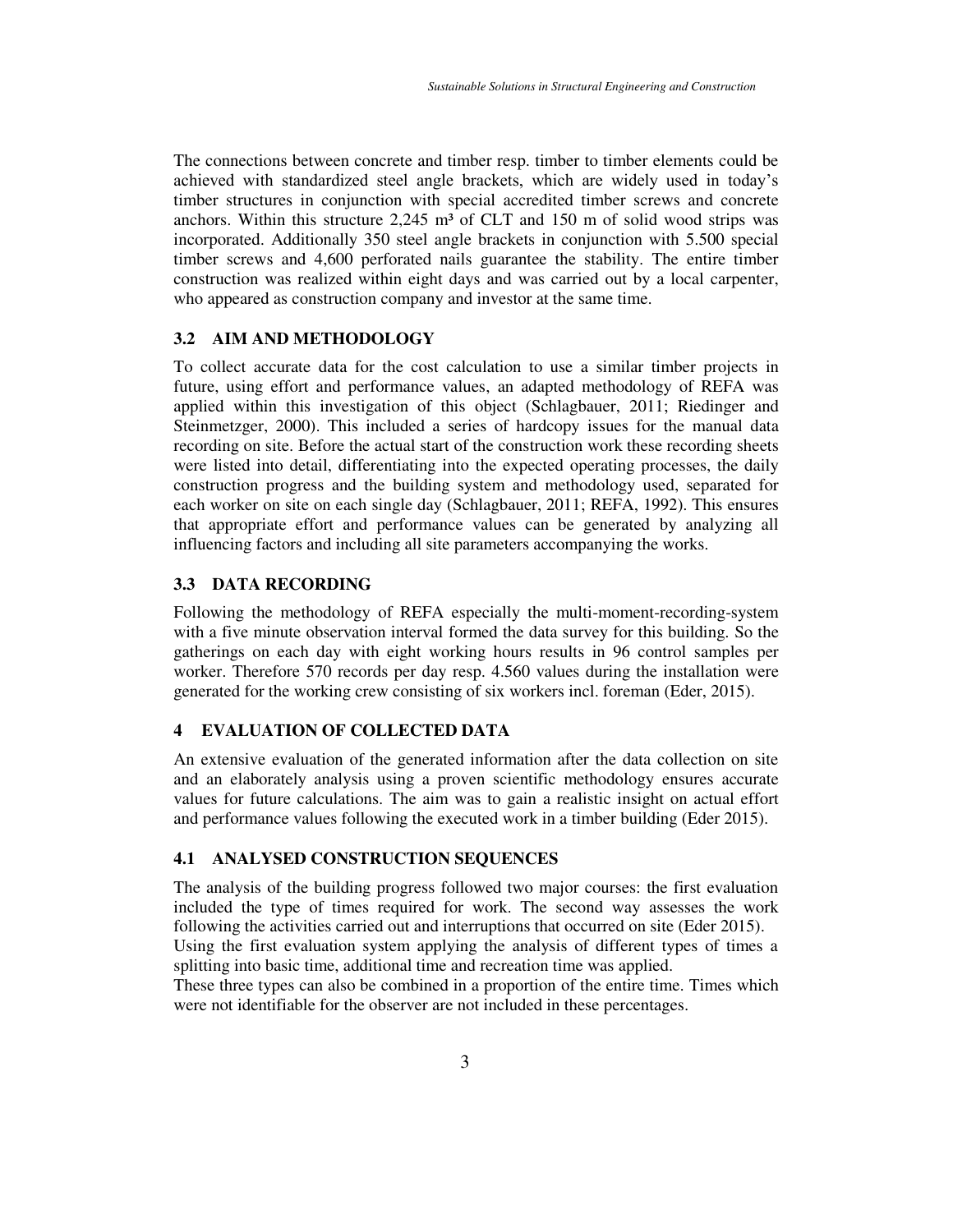

Figure 2. Separation of types of times of all workers on all working days (left graph). Classification of all working days into occupation and interruption (right graph) (Eder, 2015).

The left diagram of figure 2 shows, that the entire building time of the CLT object was generated by 83 % basic time. This states a high productivity. Following the specific literature the additional time as well as a recreation time of 8 % each forms a rather low impact in the effort and performance values of similar projects.

Additionally a classification of the basic time of all workers involved on site following a subdivision into *good*, *medium* and *bad* working behavior shows that the generated percentage of the basic time is above the boundary value of 80 %. Therefore all working days can be classified as *good* within this project.

By using the second way of evaluation of the collected data a separation into occupation, interruptions and not identifiable tasks needs to be implemented. Furthermore the category occupation is split again into main activities, ancillary activities and additional activities. All interruptions are classified into influences due to workflow, due to dysfunction, due to recreation and due to personal needs. The not identifiable activities for the observer are included in this evaluation as well.

The right diagram of figure 2 states, that within the eight working days 62 % of the occurred working time includes main activities, whereas 14 % can be classified as ancillary activities and 23 % formed interruption time including the performance of all six workers. A classification as used before into *good*, *medium* and *bad* working behavior states again that all eight working days reached the level *good*. This ranking assumes well organized circumstances on site and highly motivated labour.

# **4.2 RESULTS OF ANALYSIS**

Based on the evaluation following the assessment the effort and performance values could be calculated subsequently for the installation of the timber building (Eder 2015).

### **4.2.1** *Effort and performance values for wall elements*

The generation of effort and performance values for the installation of CLT wall elements was undertaken for every single element in a first step to be summed up in an average value contributing all wall elements. However firstly a single value was generated of every activity required on one element. This includes the fixing of lifting accessories, lifting and positioning, removal of the lifting accessories, final placement, connection between timber to timber and timber to concrete, the inclusion of sealing strips, the attachment of the supporting structure for balconies as the insulation on the wall elements between two apartments, all combined in the graph below.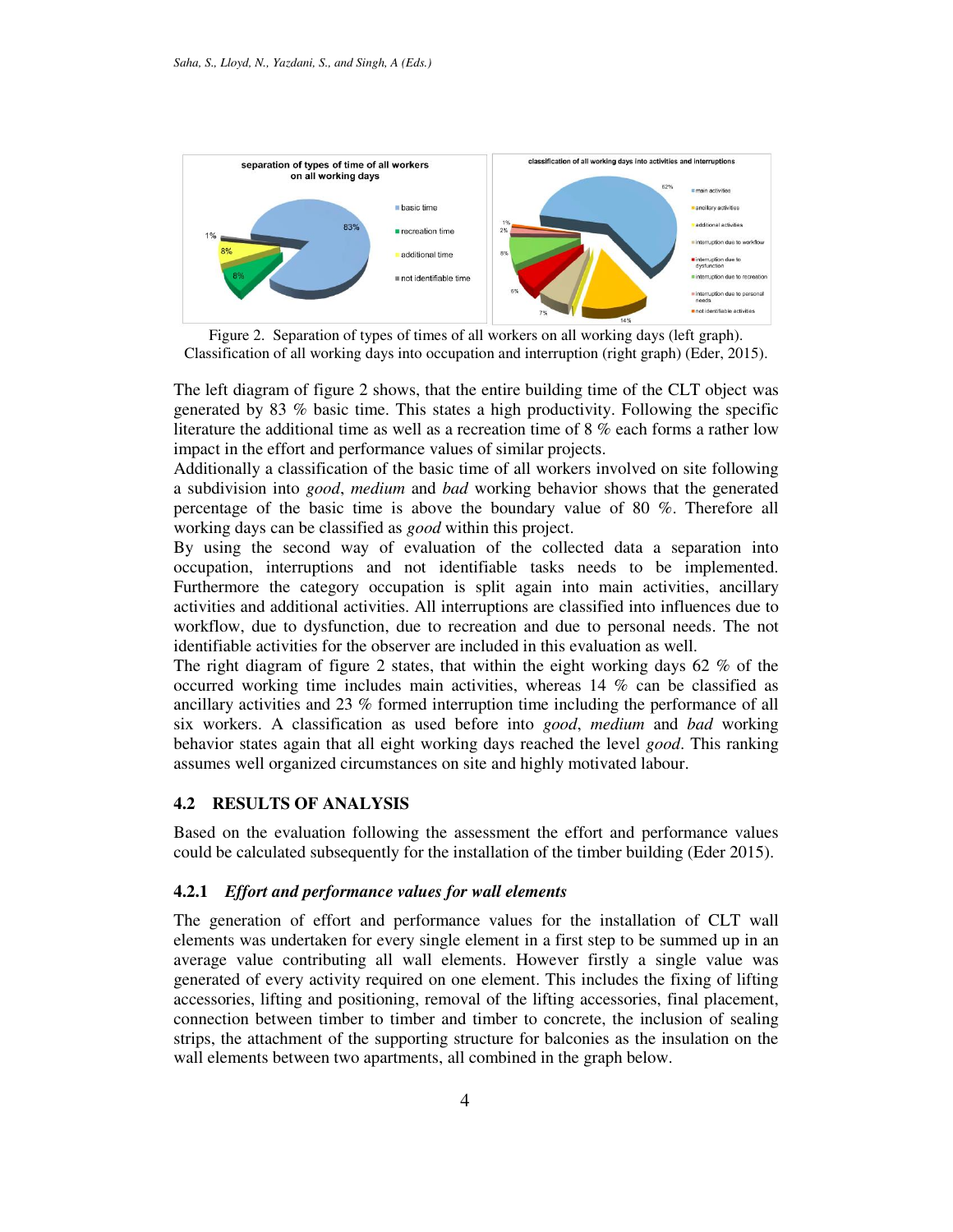

Figure 3. Average effort and performance values for installation of wall elements (Eder 2015).

The figures above give an average value for the installation of a CLT wall panel at ground floor of 0.13 h per m², a value of 0.11 h per m² at first level and 0.16 h per m² on the second floor of the building.

The differing value between ground floor and first floor can be explained by a missing training effect. The higher value for the installation in the second floor is leaded by the fact that the crane driver of the mobile crane had not a continuous view on all areas of installation and was therefrom dependent on the briefing by the foreman.

## **4.2.2** *Effort and performance values for decking / roof elements*

Following the same procedure the evaluation for the installation of decking resp. roofing elements can be summarized as displayed in the next graph.



Figure 4. Effort and performance values for installation of ceiling elements (Eder 2015).

The figures show that the installation of a CLT decking element above ground floor has a value of 0.06 h per m², above first and second floor 0.04 h per m² CLT panel.

The higher value for the installation above ground floor can be explained by the fact, that the number of elements counted 14 instead of ten in the first and second floor. This causes a larger number of splicing's and a higher value of timber screws to be installed. Furthermore the generation of effort and performance values for the level compensation between the concrete surface and the first timber wall elements at ground floor was carried out using the time recordings of the timber construction company as they were done before the observer visited site. However by using this data, an average effort and performance value of 0.21 h per m leveling could be determined.